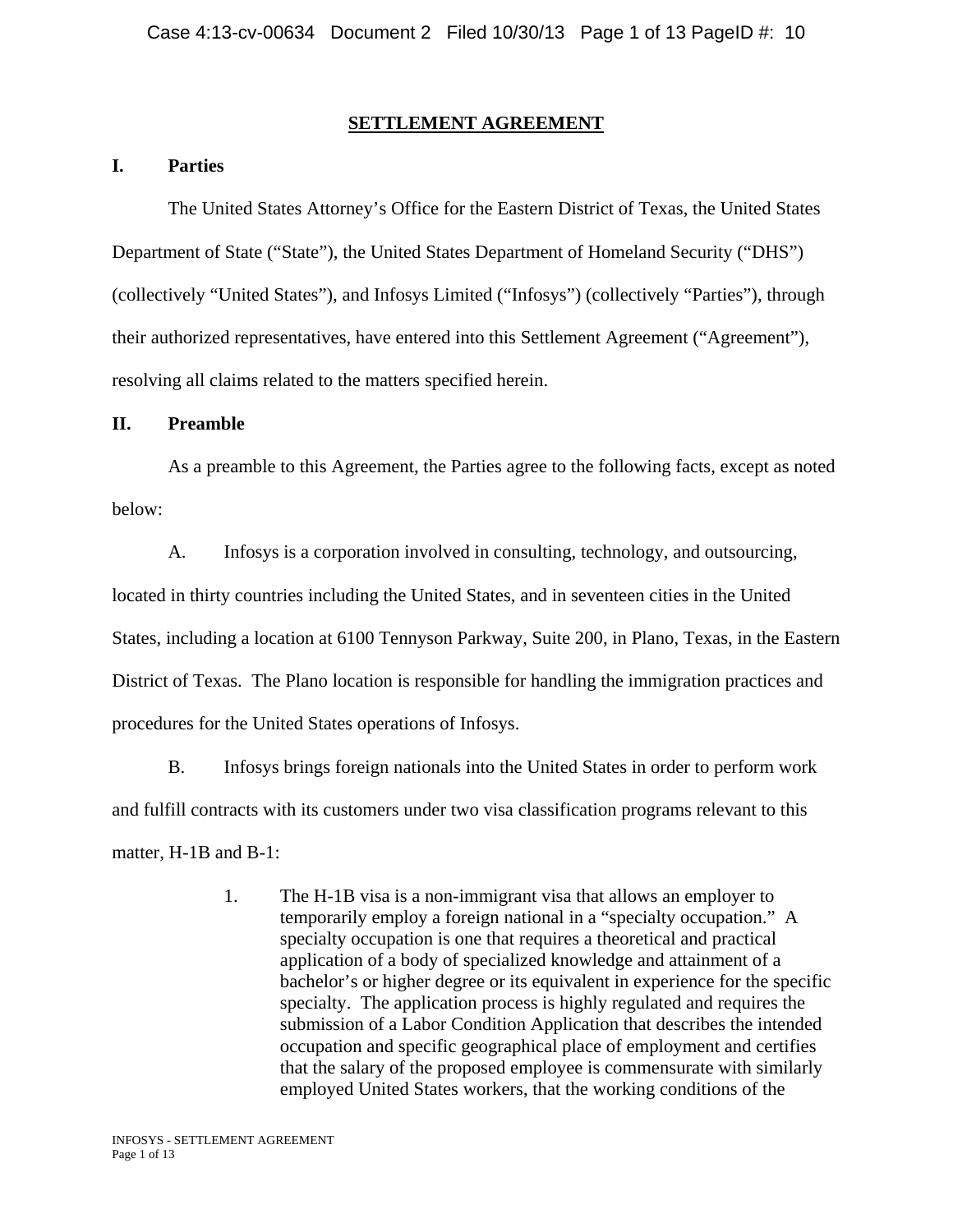proposed employees will not adversely affect the conditions of workers similarly employed, and that there is not a strike, lockout, or work stoppage at the company. The annual cap for new H-1B visa issuances is 65,000. The base fee for an H-1B application is \$325 with an additional \$500 Fraud Prevention and Detection fee. Additional fees can include \$1500 for the American Competitiveness and Workforce Improvement Act fee to fund the training of United States citizens and \$2000 for an application by companies with more than 50 employees in the United States of which more than 50 percent are in H-1B or L-1 status.

- 2. The B-1 visa is a non-immigrant visa that allows a foreign national to temporarily enter the United States for business purposes. Business purposes entail activities such as consulting with business associates; traveling for business conventions; negotiating a contract; participating in short term training, and certain other activities of a temporary nature incident to international trade or commerce. It does not include local employment or labor for hire. Pursuant to law and regulations, B-1 visa holders may not perform skilled or unskilled labor. B-1 visas are valid for ten years, and the application fee for a B-1 visa is approximately \$160.
- C. In connection with arranging travel for B-1 visa holders, Infosys generates or

causes to be generated "invitation letters" stating that certain Infosys employees will travel to the United States in order to handle aspects of contracted business or other business activities. These "invitation letters" are often submitted to and reviewed by U.S. Consular Officials and other immigration officials in support of the B-1 visa holder's travel into the United States.

D. Infosys failed to maintain accurate I-9 records for many of its foreign nationals in the United States in 2010 and 2011 as required by law. During that period, Infosys did not accurately complete a Form I-9 Employee Eligibility Verification Form for many persons that it employed in the United States and did not properly maintain I-9 forms, including a widespread failure to update and re-verify the employment authorization status of a substantial percentage of its foreign national employees.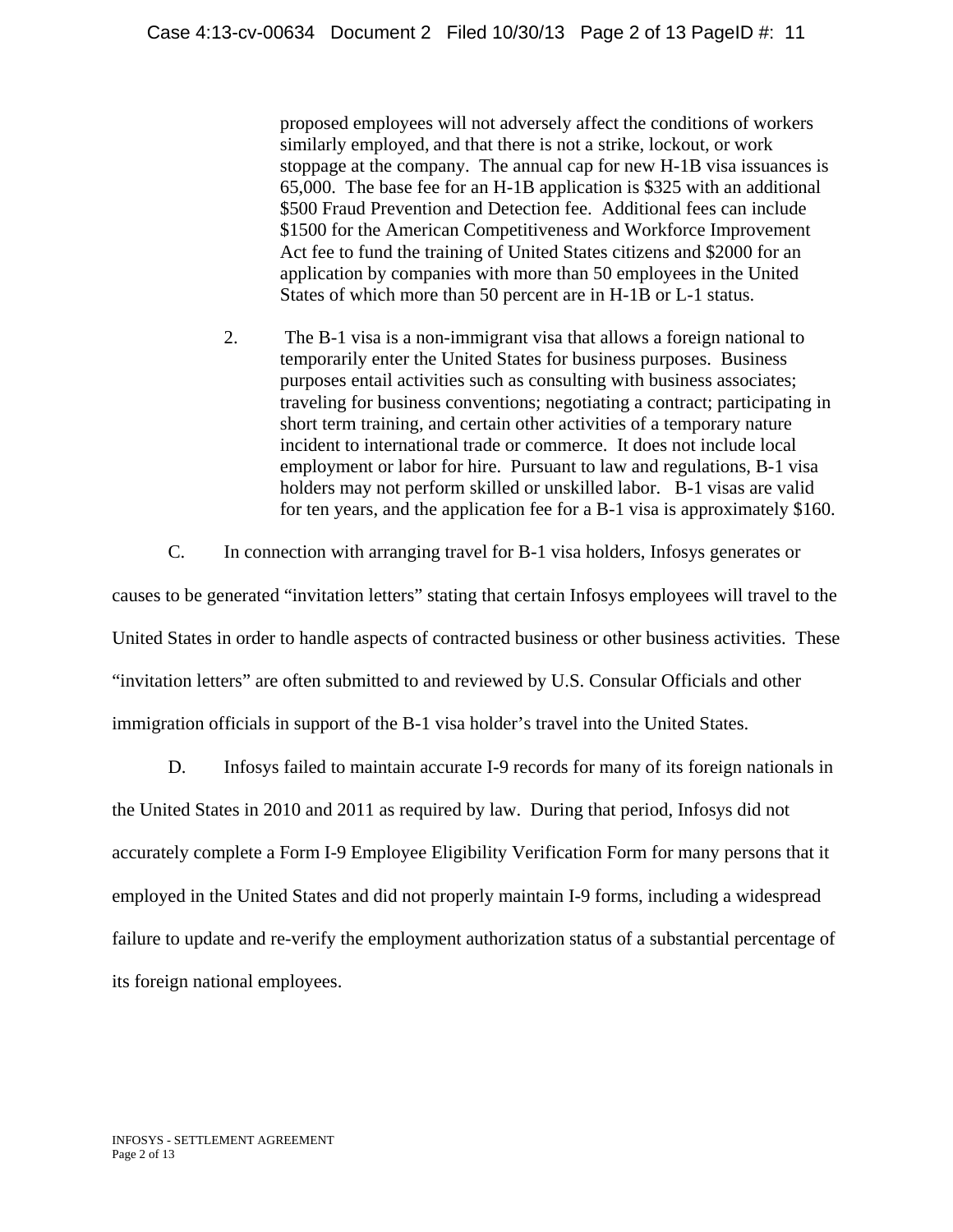- E. The United States further alleges as follows:
	- 1. The Immigration and Nationality Act indicates that a B-1 visa holder may not come to the United States to perform skilled or unskilled labor. The controlling Code of Federal Regulation indicates that the term "business" as used by a B-1 visa holder does not include local employment or labor for hire. The governing policies within the Department of State's Foreign Affairs Manual and the Department of Homeland Security's Inspector's Field Manual interpret permissible B-1 activities as an alien coming to the United State to engage in commercial transactions (e.g., buying or selling) that do not involve gainful employment in the United States; to negotiate contracts; to consult with business associates, including attending meetings of the Board of Directors of a U.S. corporation; to litigate; to participate in scientific, educational, professional, or business conventions, conferences or seminars; or to undertake independent research.
	- 2. To circumvent the requirements, limitations, and governmental oversight of the H-1B visa program, Infosys knowingly and unlawfully used B-1 visa holders to perform skilled labor in order to fill positions in the United States for employment that would otherwise be performed by United States citizens or require legitimate H-1B visa holders, for the purposes of increasing profits, minimizing costs of securing visas, increasing flexibility of employee movement, obtaining an unfair advantage over competitors, and avoiding tax liabilities.
	- 3. Infosys took, among others, the following unlawful actions, in furtherance of its unlawful scheme:
		- a. Infosys submitted "invitation letters" to U.S. Consular Officials that contained materially false representations regarding the true purpose of a B-1 visa holder's travel in order to deceive U.S. Consular Officials and/or Customs and Border Protection Officers and secure entry of the visa holder into the United States. These "invitation letters" often stated that the purpose of travel was for "meetings" or "discussions" when the true purpose was to engage in activities not authorized under a B-1 visa. Examples from such invitation letters submitted to U.S. Consular Officials in order to mislead the officials are as follows:
			- (1) An invitation letter submitted on or about July 3, 2008, relating to an individual known as MG, stated that the purpose of the trip was for "customer discussions and related business development activities," when, in fact, as known by Infosys, the purpose of the trip was to engage in activities not authorized under a B-1 visa, which included, but was not limited to, coding and programming.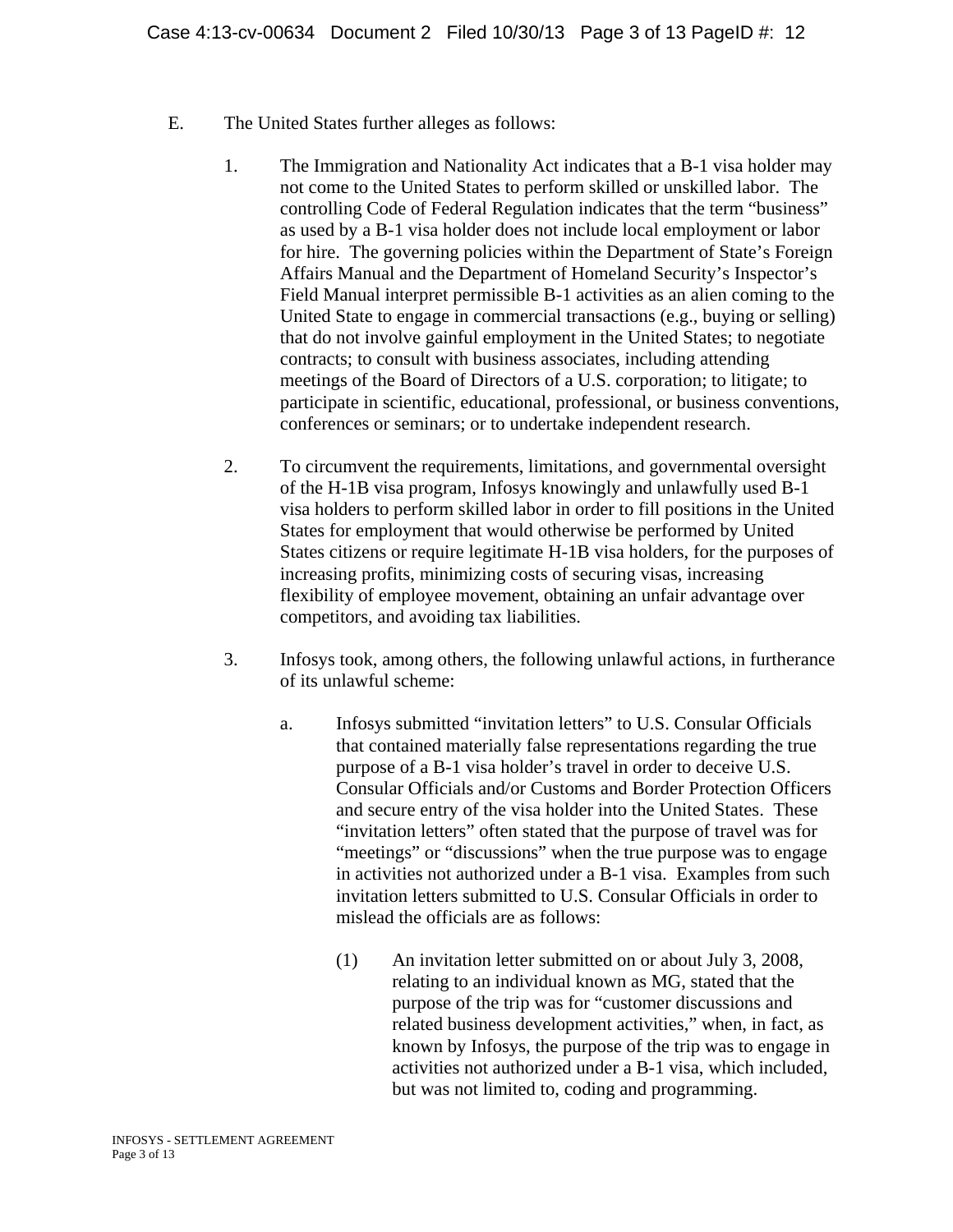- (2) An invitation letter submitted on or about July 15, 2009, relating to an individual known as SI, stated that the purpose of the trip was for "customer discussions and related business development activities," when, in fact, as known by Infosys, the purpose of the trip was to engage in activities not authorized under a B-1 visa, which included, but was not limited to, coding and programming.
- (3) An invitation letter submitted on or about May 5, 2010, relating to an individual known as AR, stated that the individual "would be involved in meetings and business discussions," when, in fact, as known by Infosys, the purpose of the trip was to engage in activities not authorized under a B-1 visa, which included, but was not limited to, coding and programming.
- (4) An invitation letter submitted on or about March 9, 2011, relating to an individual known as AS, stated that "the purpose of the trip was for meetings and discussions," when, in fact, as known by Infosys, the purpose of the trip was to engage in activities not authorized under a B-1 visa, which included, but was not limited to, coding and programming.
- b. Infosys provided instructions to B-1 visa holders regarding how to deceive U.S. Consular Officials and/or Customs and Border Protection Officers, including specific direction regarding the avoidance of certain terminology, the avoidance of contract terms, and the use of misleading job titles, in order to secure entry of the visa holder into the United States. Examples from a "Do's and Don'ts" memorandum provided by Infosys to foreign nationals entering the United States on a B-1 visa included the following directions:
	- (1) "Do not mention activities like implementation, design & testing, consulting, etc., which sound like work."
	- (2) "Also do not use words like, [sic] work, activity, etc., in the invitation letter."
	- (3) "Please do not mention anything about contract rates."
- c. Infosys directed foreign nationals to inform U.S. Consular Officials and/or Customs and Border Protection Officers that their destination in the United States was the same as that provided in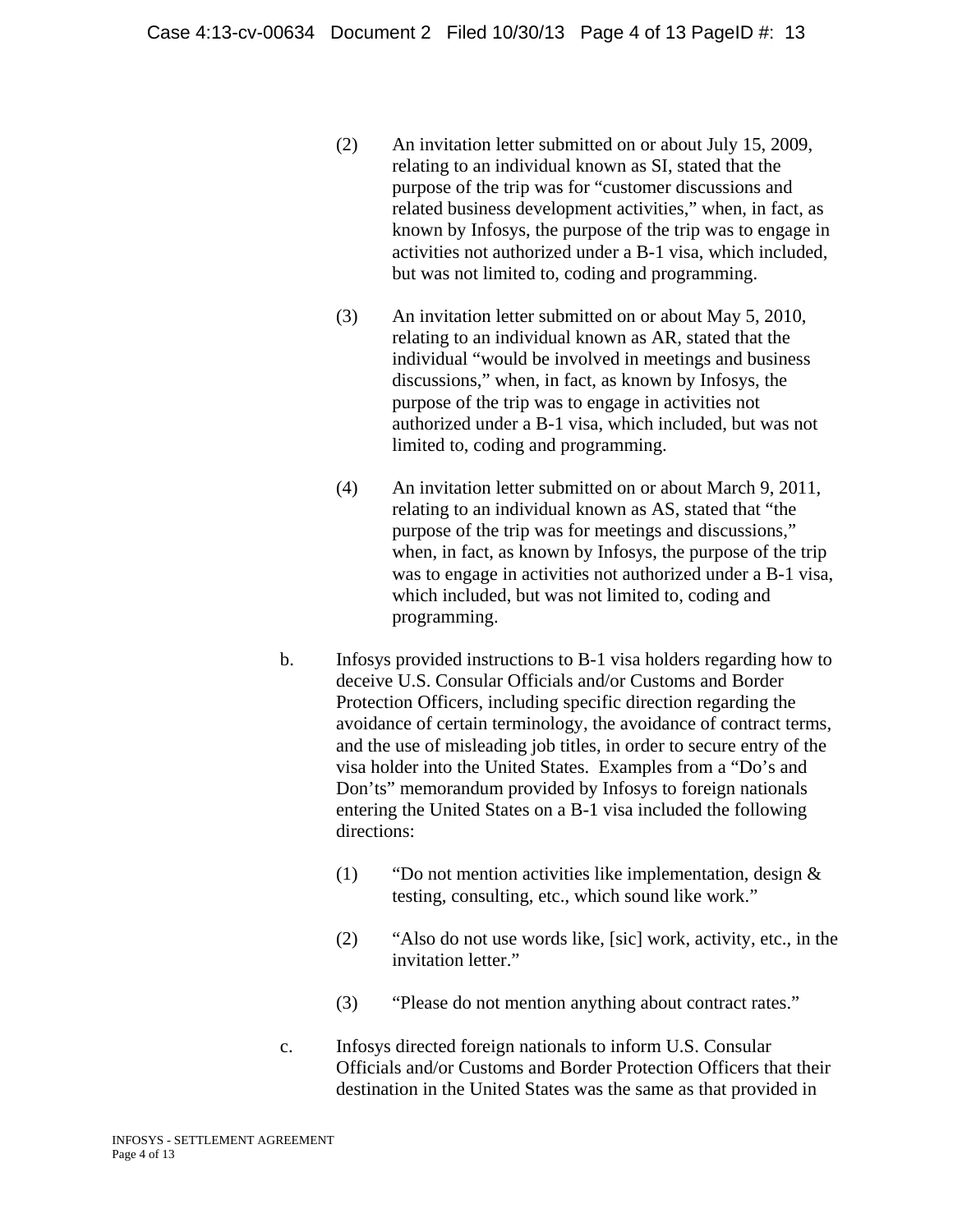the Labor Condition Application; however, Infosys and the foreign nationals knew that the foreign nationals had been assigned to other destinations in the United States. This was done in order to secure entry of the visa holder into the United States without requiring the submission of an additional Labor Condition Application and to avoid additional scrutiny by U.S. officials. Examples of such false representations are as follows:

- (1) On or about November 26, 2008, Infosys directed an individual known as ST to tell U.S. Consular Officials that he was destined for Seattle, Washington, consistent with the Labor Condition Application; however, his true destination was Henrico, Virginia.
- (2) On or about October 28, 2009, Infosys directed an individual known as VG to tell U.S. Consular Officials that he was destined for Seattle, Washington, consistent with the Labor Condition Application; however, his true destination was Bentonville, Arkansas.
- (3) On or about October 29, 2010, Infosys directed an individual known as SK to tell U.S. Consular Officials that he was destined for Beaverton, Oregon, consistent with the Labor Condition Application; however, his true destination was Sunnyvale, California.
- (4) On or about November 3, 2011, Infosys directed an individual known as BS to tell U.S. Consular Officials that he was destined for Houston, Texas, consistent with the Labor Condition Application; however, his true destination was Milwaukee, Wisconsin.
- d. In some circumstances, Infosys wrote and revised contracts with clients in order to conceal the fact that Infosys was providing B-1 visa holders to perform jobs that involved skilled or unskilled labor that were otherwise required to be performed by United States citizens or require legitimate H-1B visa holders. For example, on or about September 29, 2009, in a series of emails between Infosys employees, Infosys directed its employees to convert a "time and materials contract" – a contract that disclosed the names and billing rates of all individuals working on a project – to a "fixed price contract" – a contract that disclosed only the total price for services performed. This change allowed and was intended by Infosys to conceal the fact that B-1 visa holders were performing jobs that involved skilled or unskilled labor that were otherwise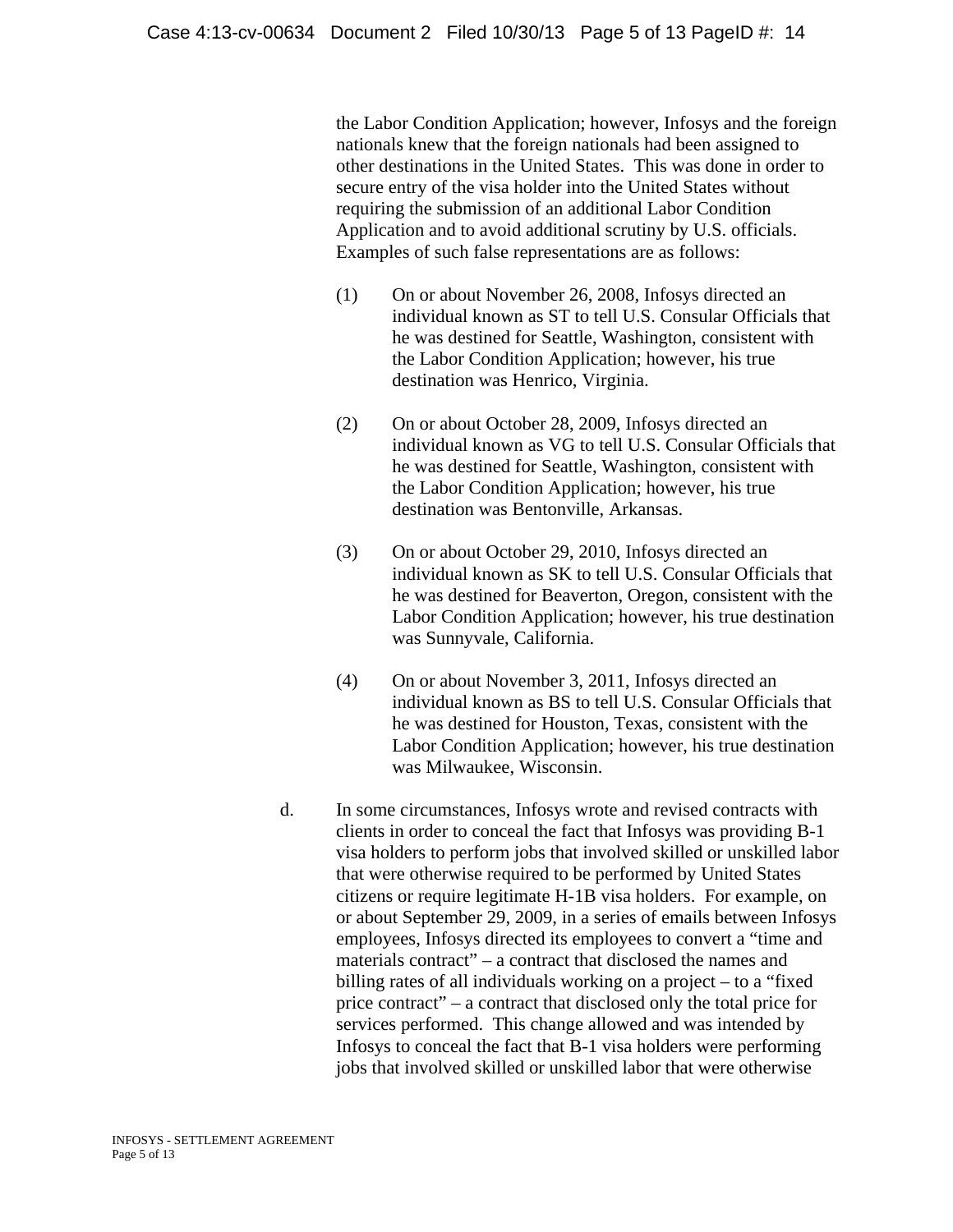required to be performed by United States citizens or require legitimate H-1B visa holders.

- e. Infosys used B-1 visa holders to perform jobs that involved skilled labor that were instead required to be performed by United States citizens or required legitimate H-1B visa holders
- F. The matters set forth in paragraphs D and E shall be considered the "Covered

Conduct."

G. Infosys denies and disputes the allegations by the United States as set forth in

paragraph E. Infosys alleges as follows:

- 1. Infosys's use of B-1 visas was for legitimate business purposes and not in any way to circumvent the requirements of the H-1B program. Infosys has long been a significant and responsible participant in the H-1B program. Infosys has never intended to, nor has it ever circumvented the requirements of the H-1B program.
- 2. Under controlling authority and guidance from State, the former Immigration and Naturalization Service, DHS, and the Attorney General of the United States, there are four factors that determine whether a B-1 visa is appropriate for a given activity: (i) the business activity must be international in scope; (ii) the source of remuneration and the principal place of business and actual place of profit accrual must be outside the United States; (iii) the alien must possess a clear intent to maintain a foreign residence; and (iv) the alien's entry into the United States to carry out business activities must be temporary. Controlling authority on the use of B-1 visas, including State's Foreign Affairs Manual, permits the use of B-1 visa holders to conduct other activities in addition to those enumerated in Part II.E.1 of this Agreement provided that they are a necessary incident to international trade or commerce. The B-1 travel conducted by Infosys and its employees in support of projects for its U.S. based clients, including those specifically alleged by the United States and which involved coding and programming, was fully consistent with all applicable authority and guidance.
- 3. The Infosys invitation letters were accurate and their level of detail was appropriate for their purpose in the B-1 visa application process. The letters were consistent with common practice in the industry and they were accepted by U.S. Consular Officers. No Consular Official was misled about the nature of the activities to be conducted by the B-1 traveler by any of the letters alleged by the United States or submitted in support of other B-1 visa applications.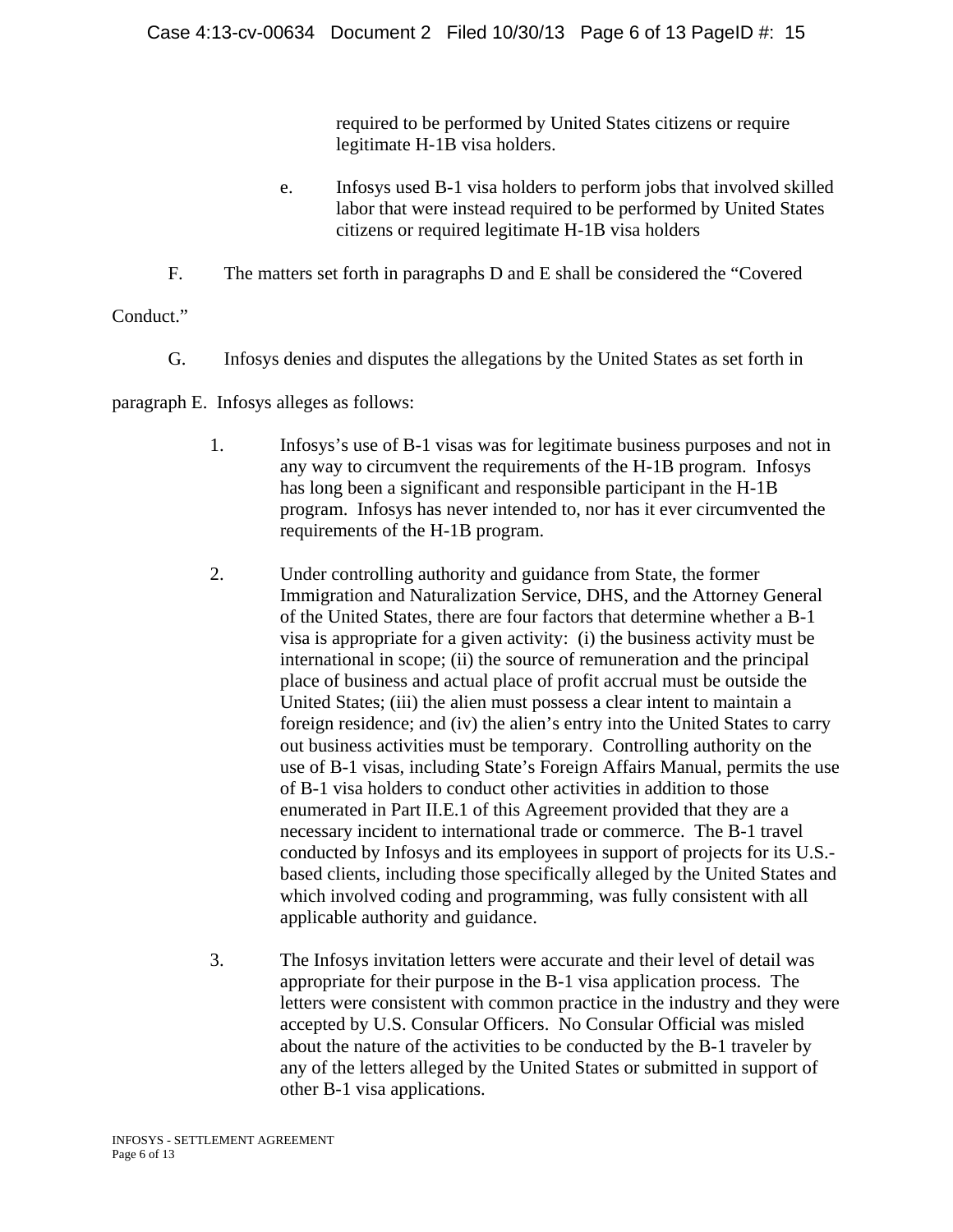- 4. Memoranda providing instructions and guidance to B-1 visa holders regarding their interactions with U.S. officials are common in both industry and U.S. government agencies that sponsor B-1 travel. The Infosys "Do's and Don'ts" memorandum described in Part II.E.3.b was not intended to deceive U.S. officials and, in any event, the Company ended the use of this memorandum in 2011.
- 5. Infosys did not direct its employees to mislead or deceive U.S. officials as to locations in Labor Condition Applications, nor was there an effort to make false representations to avoid submission of additional Labor Condition Applications.
- 6. All changes made to contracts or proposed contracts between Infosys and its clients, including that described in Part II.E.3.d, were made to comply with internal Company guidelines and rules regarding billing practices; all were agreed to by both Infosys and its clients; and none were made to deceive as to activities performed by B-1 visa holders. In addition, Infosys did not engage in any improper billing of its clients in connection with projects involving B-1 visa holders.
- H. Based on its allegations in paragraphs D and E of this Agreement, the United

States asserts that it has certain civil and criminal claims against Infosys arising under 18 U.S.C.

§§ 371, 981, 982, and 1001; 8 U.S.C. § 1324a; 18 U.S.C. § 1546; and 31 U.S.C. § 3729.

I. Based upon its contentions set forth in paragraph G of this Agreement, Infosys

denies any allegations of civil or criminal wrongdoing and/or liability.

## **III. Infosys's Compliance**

- A. Infosys has internal controls and compliance processes in the immigration area:
	- 1. In August 2010, Infosys began phasing in a new electronic I-9 system to replace the existing hard copy system and to enhance its compliance with its I-9 obligations. After extensive training of its personnel and significant system improvements, Infosys completed transitioning the majority of its then-current employees to the electronic I-9 system, which included a reverification of the work authorization of its employees, by mid-2011. Infosys currently uses the electronic system and a centralized employment authorization verification process to ensure that all of its employees' work authorization documentation is properly reviewed and re-verified as required by the relevant regulations. In 2011 Infosys introduced a new I-9 policy to enhance compliance and keep its employees informed as to their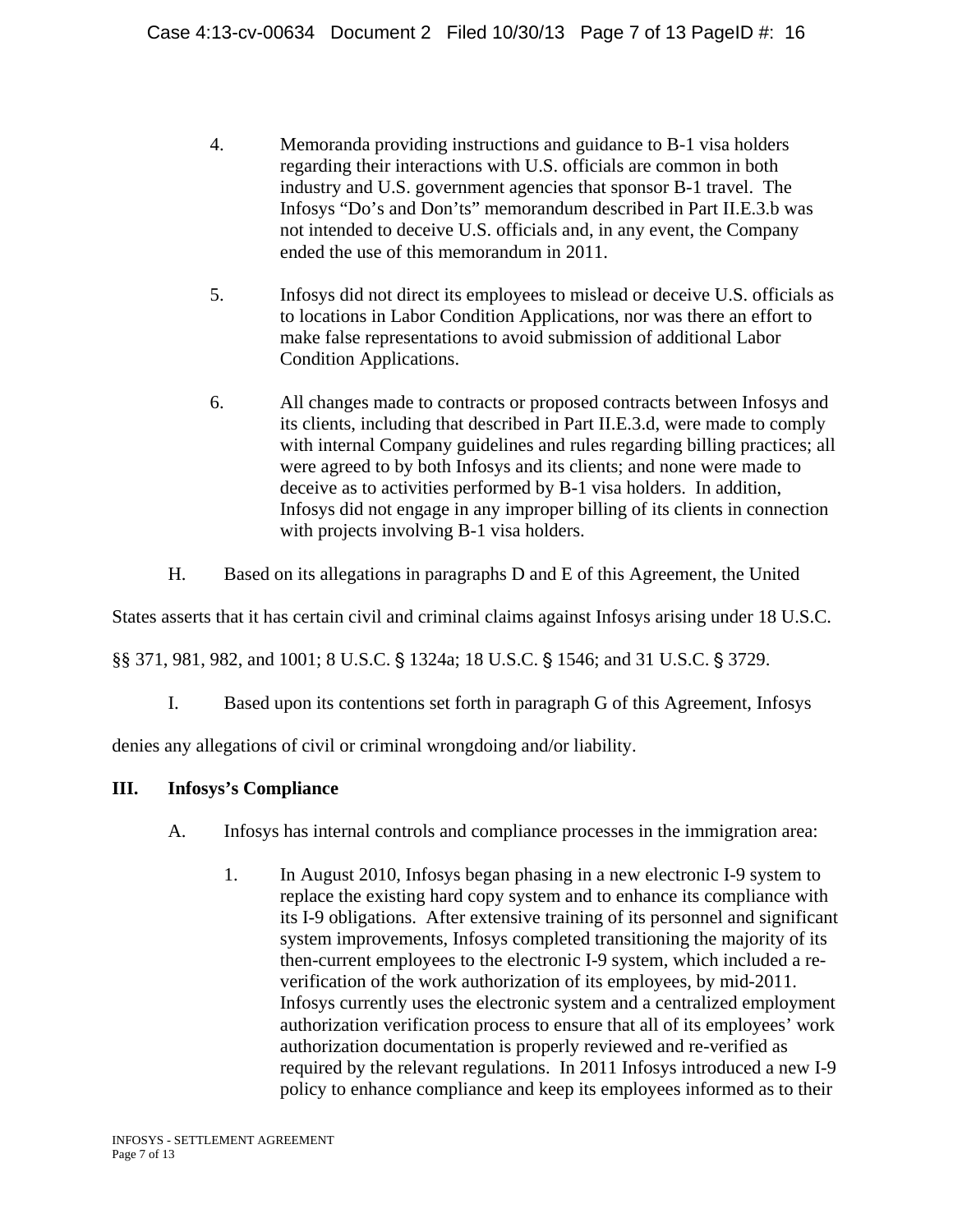I-9 obligations and enrolled in the government's E-Verify Program to further verify its employees' work authorization.

- 2. Infosys maintains an H-1B policy designed to ensure compliance with all applicable requirements, including accurate and current information regarding the H-1B visa holders' work locations in the United States. In November 2012, Infosys instituted additional procedures to ensure that accurate and up-to-date information regarding its employees' work locations is provided at all steps in the H-1B petition and visa approval process.
- 3. In June and November 2011, Infosys made changes to its B-1 visa policy and the internal procedures its employees use to apply for those visas in order to strengthen its compliance with applicable regulations. These changes included: strict limits on the duration of any one B-1 trip and on the total number of days any one employee may spend in the United States on a B-1 visa in a given year; restrictions on which employees are permitted to travel on a B-1; training of employees and managers on Infosys's B-1 travel policy; new requirements for invitation letters; and requiring managers and travelers to make certifications to the Company regarding the nature of a proposed B-1 trip before applying for a B-1 visa.
- B. Infosys also maintains an internal process whereby it disciplines employees who

violate applicable laws and/or Company policy. Infosys has disciplined employees under this

process, including those who have violated immigration-related laws or policies.

C. Infosys cooperated with the United States in its investigation, including by

providing timely and extensive information in response to informal, as well as formal, requests

for information from the United States.

- D. Based upon these factors, the United States believes:
	- 1. Infosys has instituted policies, standards of conduct and internal control systems to prevent violations of the immigration laws.
	- 2. The policies and standards of conduct instituted by Infosys in the I-9, H-1B, and B-1 areas seek to ensure that Infosys's employees will be in compliance with the immigration laws.
	- 3. Through the actions described above and by signing this Agreement, Infosys has demonstrated commitment to compliance with the immigration laws.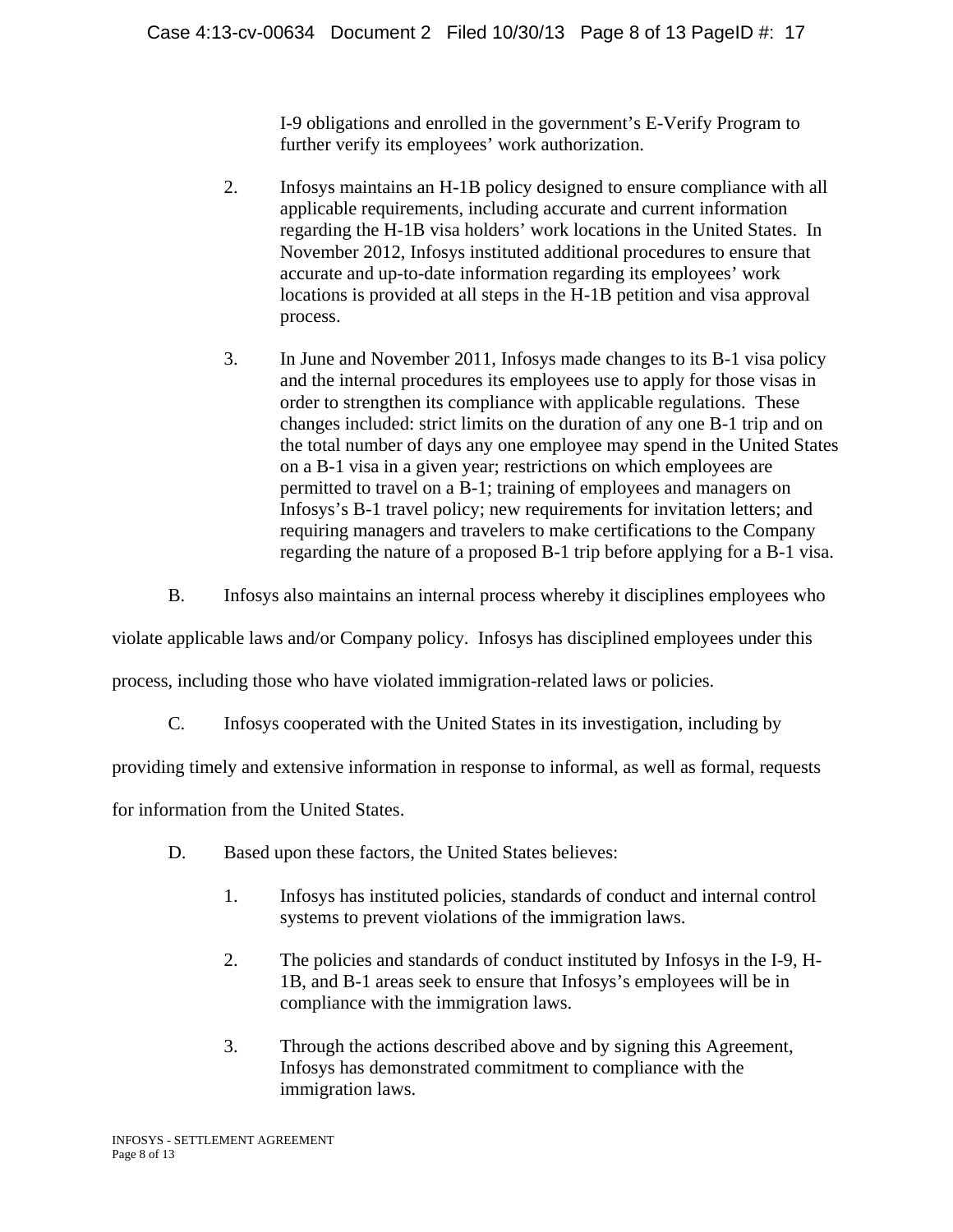4. Infosys has informed the United States that it intends to and will cooperate with the United States in connection with requests for follow-up information.

# **IV. Terms and Conditions**

In consideration of the promises, covenants, and obligations set forth below, and for

consideration as set forth herein, the Parties agree as follows:

A. Infosys agrees to pay a full settlement amount of \$34,000,000. The payment shall

be made within thirty days of the execution of this Agreement. Payment shall be made as

follows:

- 1. \$5,000,000 to Homeland Security Investigations for civil or administrative forfeiture. Infosys agrees to (a) waive all right, title, and interest to the funds to be forfeited; (b) waive any notice requirements established by law or the Constitution; and (c) not file a claim or otherwise contest any forfeiture proceeding.
- 2. \$5,000,000 to the Department of State for civil or administrative forfeiture. Infosys agrees to (a) waive all right, title, and interest to the funds to be forfeited; (b) waive any notice requirements established by law or the Constitution; and (c) not file a claim or otherwise contest any forfeiture proceeding.
- 3. \$24,000,000 to the United States Attorney's Office for the Eastern District of Texas.

The United States will provide instructions for making these payments within ten days of this

Agreement being executed.

B. Upon its receipt of the full settlement amount specified in Part IV.A of this

Agreement, the United States shall immediately file a motion to dismiss with prejudice the

complaint that it will file in the Eastern District of Texas in connection with the Covered

Conduct.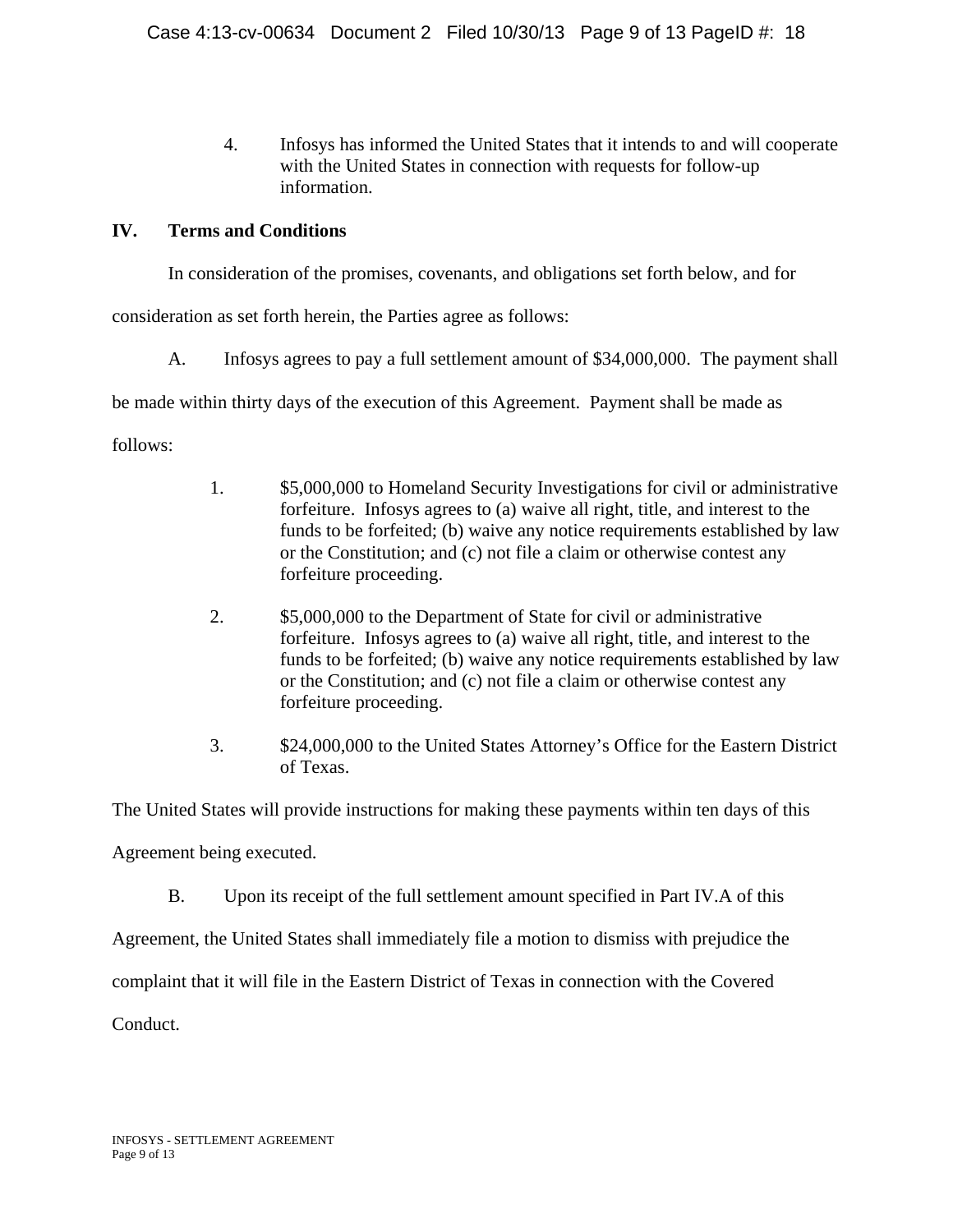#### Case 4:13-cv-00634 Document 2 Filed 10/30/13 Page 10 of 13 PageID #: 19

C. Infosys agrees not to use non-specific invitation letters absent express written agreement from State. As set forth in Infosys's current B-1 policy, established in 2011, each B-1 visa applicant must provide a detailed description of the activities that will be performed by that applicant at the time of each entry into the United States. Infosys will retain a copy of this description for a period of three years and provide it to the United States upon its request.

D. Infosys agrees that any materials that the government has obtained during its investigation may be used, in redacted form, by State and/or DHS for training aids and various outreach activities to industry members.

E. Infosys agrees to retain, at its own expense, an independent third-party auditor or auditing firm to review and report on its I-9 compliance. One year from the date this agreement is signed, and for one additional year, the auditor shall analyze a random sample of not less than four percent of Infosys's existing United States workforce to determine if the I-9 forms associated with the workforce have been completed and maintained in full compliance with the requirements of 8 U.S.C. § 1324a. The independent auditor or auditing firm must submit a signed report to the United States Attorney for the Eastern District of Texas regarding the results of the analysis within 60 days of the first and second anniversaries of the signing of this Agreement.

F. Infosys agrees that it will submit a report to the United States Attorney for the Eastern District of Texas, within 60 days of the first anniversary of the signing of this Agreement describing whether its B-1 visa use policies, standards of conduct, internal controls, and disciplinary procedures have been effective in ensuring compliance with paragraph III.A.3 of this Agreement. Infosys also understands that, for two years after the date of the signing of this Agreement, the United States will review random samples of documents that Infosys has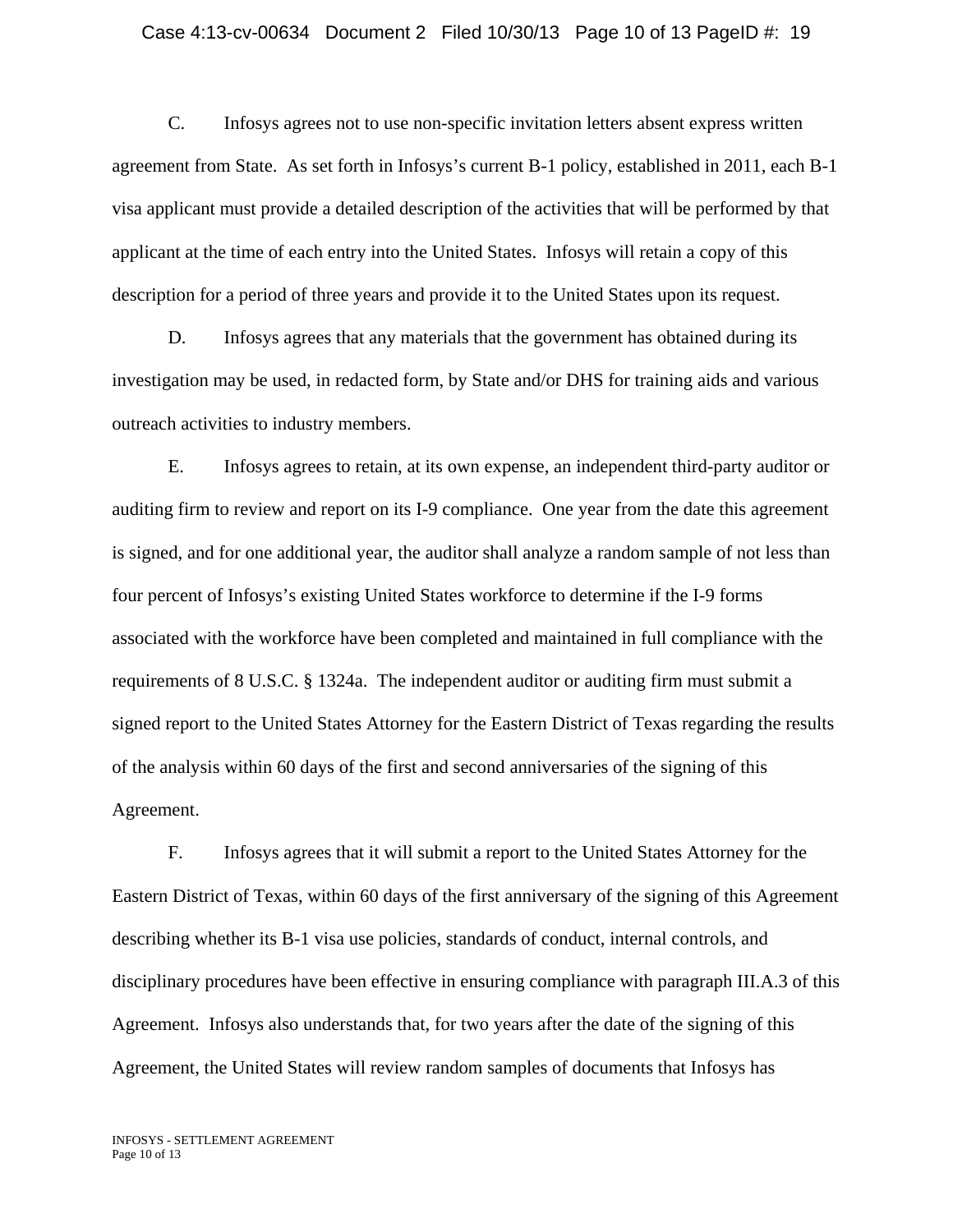#### Case 4:13-cv-00634 Document 2 Filed 10/30/13 Page 11 of 13 PageID #: 20

submitted to U.S. Consular officials and other immigration officials in support of its B-1 visa holders to determine whether Infosys remains in compliance with this Agreement.

G. Infosys agrees that it committed civil violations of  $8 \text{ U.S.C.} \$   $\frac{8 \text{ 1324a(a)(1)(B) as}}{2 \text{ 1324a(a)(1)(B) As}}$ alleged in part II.D of this Agreement, and agrees to cease and desist from any further violations of 8 U.S.C.  $\S$  1324a. Infosys understands and agrees that these violations will be considered "previous violations" pursuant to 8 U.S.C. § 1324a(e)(5), and that any future violations of 8 U.S.C. § 1324a(a)(1)(B) may be subject to enhanced penalties.

H. The United States represents that there are no pending investigations by the Department of Justice, State or DHS concerning compliance with employee verification and H-1B and B-1 laws and regulations other than the ones resolved by this Agreement, including any *qui tam* action. The United States agrees that it will not use the Covered Conduct or its investigations of the Covered Conduct to revoke any existing visas or petitions or deny future visas or petitions for Infosys foreign nationals, but that each visa or petition will be evaluated on its own individual merits. The United States agrees that State will not use the Covered Conduct or its investigation of the Covered Conduct to debar or suspend Infosys from any B-1 or H-1B immigration program. The United States also agrees that it will not make any referrals to any agencies for debarment or suspension proceedings related to the Covered Conduct. The United States further agrees that it will provide information on Infosys's behalf concerning its cooperation and compliance should any such proceedings arise.

I. The United States and Infosys may, each at their discretion, disclose the terms of the Complaint and this Agreement, as well as the Complaint and Agreement themselves, to the public.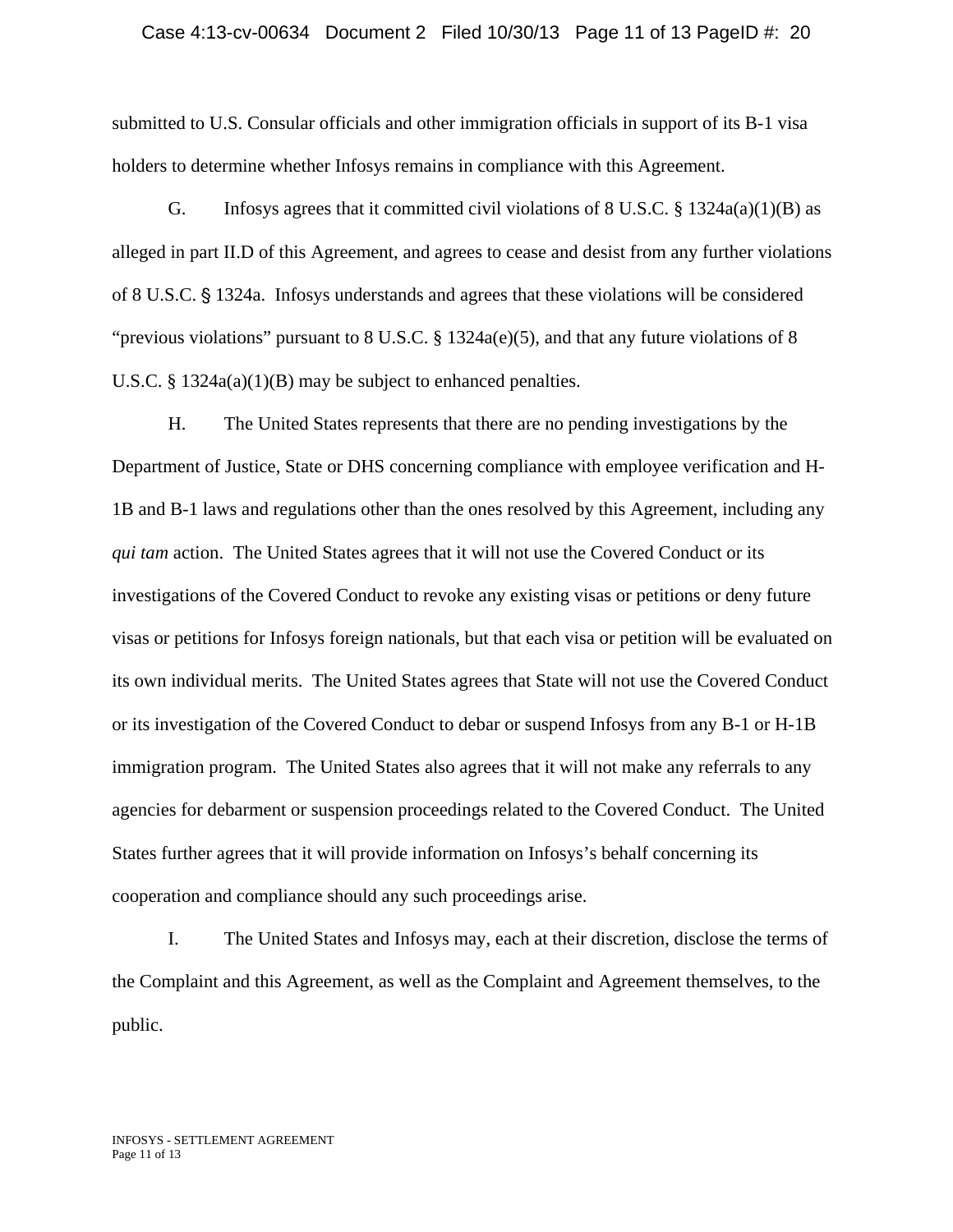### Case 4:13-cv-00634 Document 2 Filed 10/30/13 Page 12 of 13 PageID #: 21

J. Infosys releases the United States and each of its agencies, officers, agents, employees, and contractors and their employees from any and all claims, causes of action, adjustments, and set-offs of any kind arising out of or pertaining to the Covered Conduct, including the investigation of the Covered Conduct and this Agreement.

K. Subject to the exceptions in Part III.L of this Agreement, in consideration of the obligations of Infosys set forth in this Agreement, the United States agrees to release Infosys and each of its current and former employees, directors, officers, agents, and contractors from any civil, administrative, or criminal claims the United States has or may have arising out of or pertaining to the Covered Conduct.

L. Notwithstanding any other terms of this Agreement, this Agreement specifically reserves and excludes from its scope any and all of the following:

- 1. Any civil, criminal, or administrative claims, investigations or prosecutions arising under Title 26 of the United States Code or any regulations promulgated under the authority of any statute contained therein;
- 2. Any liability to the United States (or its agencies) for any conduct other than that arising out of or pertaining to the Covered Conduct; and

3. Any claims based upon such obligations as are created by this Agreement.

M. Each party to this Agreement will bear its own legal and other costs incurred in connection with this matter, including the preparation and performance of this Agreement.

N. Infosys represents that it has freely and voluntarily entered into this Agreement without any duress or compulsion whatsoever, and that Infosys has obtained the appropriate corporate authorizations to enter into this Agreement.

O. This Agreement is governed by the laws of the United States.

P. In the event of breach of this Agreement, civil, criminal, and/or administrative

charges may be brought against Infosys for the Covered Conduct.